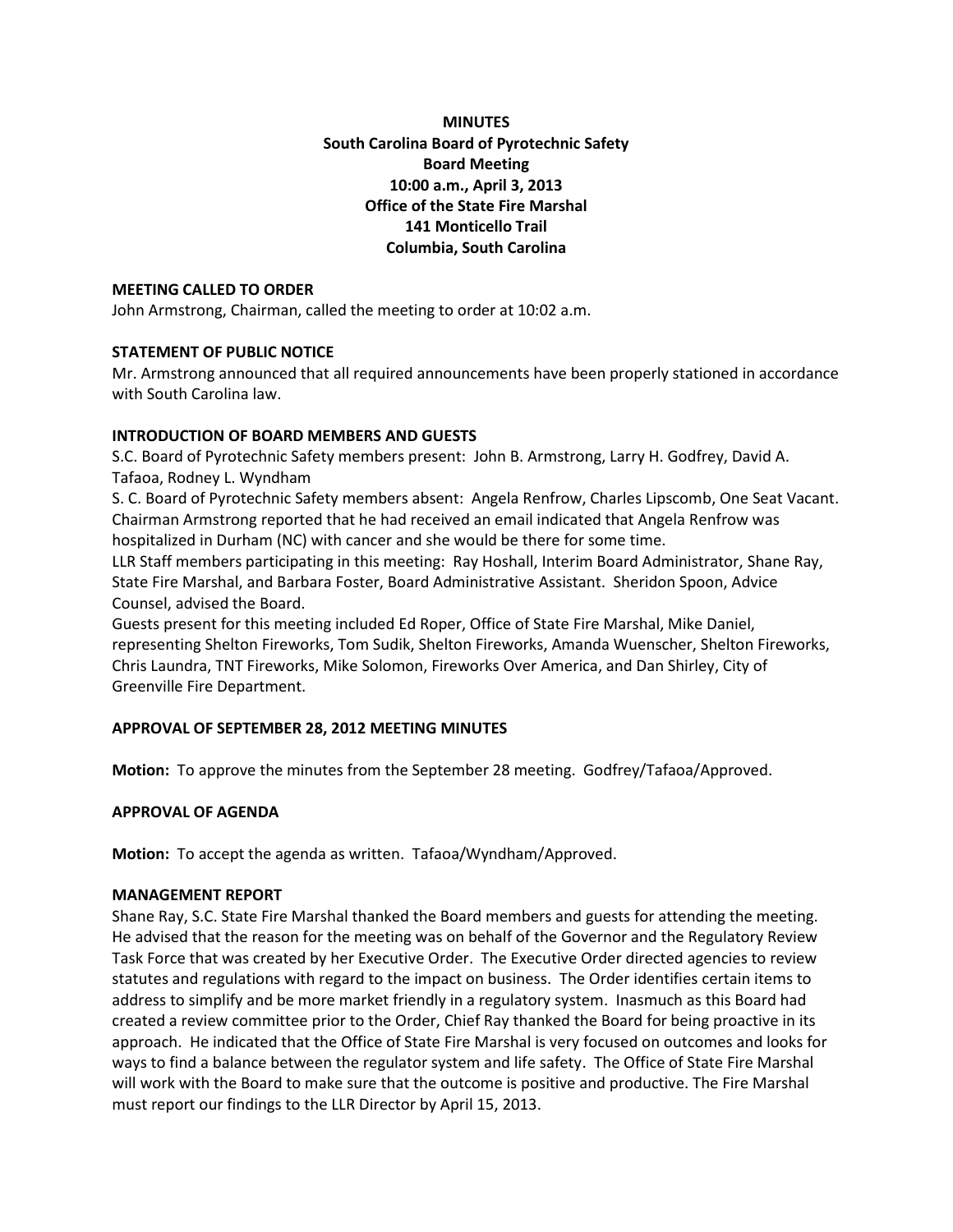#### NEW BUSINESS

Chairman Armstrong called for any new business, specifically concerning the Regulation Committee Recommendations. Mr. Godrey advised that the committee met about two weeks earlier to review the Governor's Executive Order. He reiterated and expanded on Chief Ray's comment that the committee was really ahead of the Order having meet seven or eight months ago reviewing the laws and regulations. He recommended that the Board accept the codes and standards as currently modified. Mr. Wyndham added that there had been three or four years of work put in to getting the current regulations approved. He indicated from the retail side, people now understand what's expected of them (to the credit of the State Fire marshal's Office), the expectations and the codes are now clearer, so people know what to expect, and that retailers have any major issues. The principle concern that he has is the turnover in the State Fire Marshal's Office due to the Fire Marshal being appointed by the Governor. However, he knows that there is nothing that the Board can do about that. Mr. Tafao concurred that the committee discussed may items, but identified nothing that needed to be changed. Mr. Wydham brought up one item of concern that was discussed concerning the use of exploding targets. Mr. Tafaoa, a Major in the S.C. Law Enforcement Davison, mentioned the concern over exploding targets. He indicated that SLED has responded to quite a few of these with the Bomb Squad. The primary concern is that patrons are purchasing these devices and mixing five or six packages together instead of just one as it is designed, and are putting them into PVC pipes and making pipe bombs. He advised that when these devices are not used following the manufacturer's suggested procedures, it becomes illegal. The problem is being looked at from a legislative standpoint. Mr. Wyndham stated that he did not feel that the issue rally has nothing to do with the Pyrotechnic Safety Board. Mr. Godfrey discussed that he likes the idea of the State Fire Marshal's Office handling the inspection of the retail facilities, in lieu of retailers having to work with 60 or 70 individual fire departments. Mr. Wyndham concurred and added that the use of permit stickers was also working well. Not only can local fire and police organizations readily see if a facility is permitted, other retailers can also see, which allows for a lot of self-regulation.

Mr. Spoon thanked the members for holding the meeting, acknowledging that it is hard enough with everyone's schedule to attend a regular meeting, much less than a called meeting. He reiterated the purpose of the Executive Order was to determine if there is anything in the Practice Act, the regulations, and policies that could be changed to reduce the regulatory burden. He emphasized that he would not be performing any type of editorial function on the Board's recommendations. From April 15, 2013 to May 15, 2013, LLR's senior management team will be reviewing the board's submission. Mr. Spoon explained the remainder of the functions of the Order with regard to the various reviews, such as the board's review, the administrators review, and then a review of the public responses. A letter was sent from LLR to the public on March 4, 2013 notifying the public of any scheduled public meetings.

### PUBLIC COMMENTS

Chairman Armstrong opened the meeting to comments by the public. Mr. Chris Lundra (TNT Fireworks) spoke to concur with Mr. Wyndham on the streamlining of the permitting process. He mentioned that operators still must deal with their local municipalities, but statewide the new process has been good. He indicated that the new process has forced many of the "fly-by-night" people away so that serious people are trying to follow the rules. Mr. Shirley (City of Greenville) expressed a concern for certain consumer fireworks that are being used indoors, specifically referencing bottle-type sparklers being used in assemblies and night clubs, often known as ice fountains. These fountains are used by party planners for corporations and weddings. They are often used as table directions on tables. They can be purchased as consumer fireworks. Mr. Laundra responded by saying that there has been a little interest in the sale of sparklers for weddings, but it has been for outdoor use in lieu of rice and confetti. Both